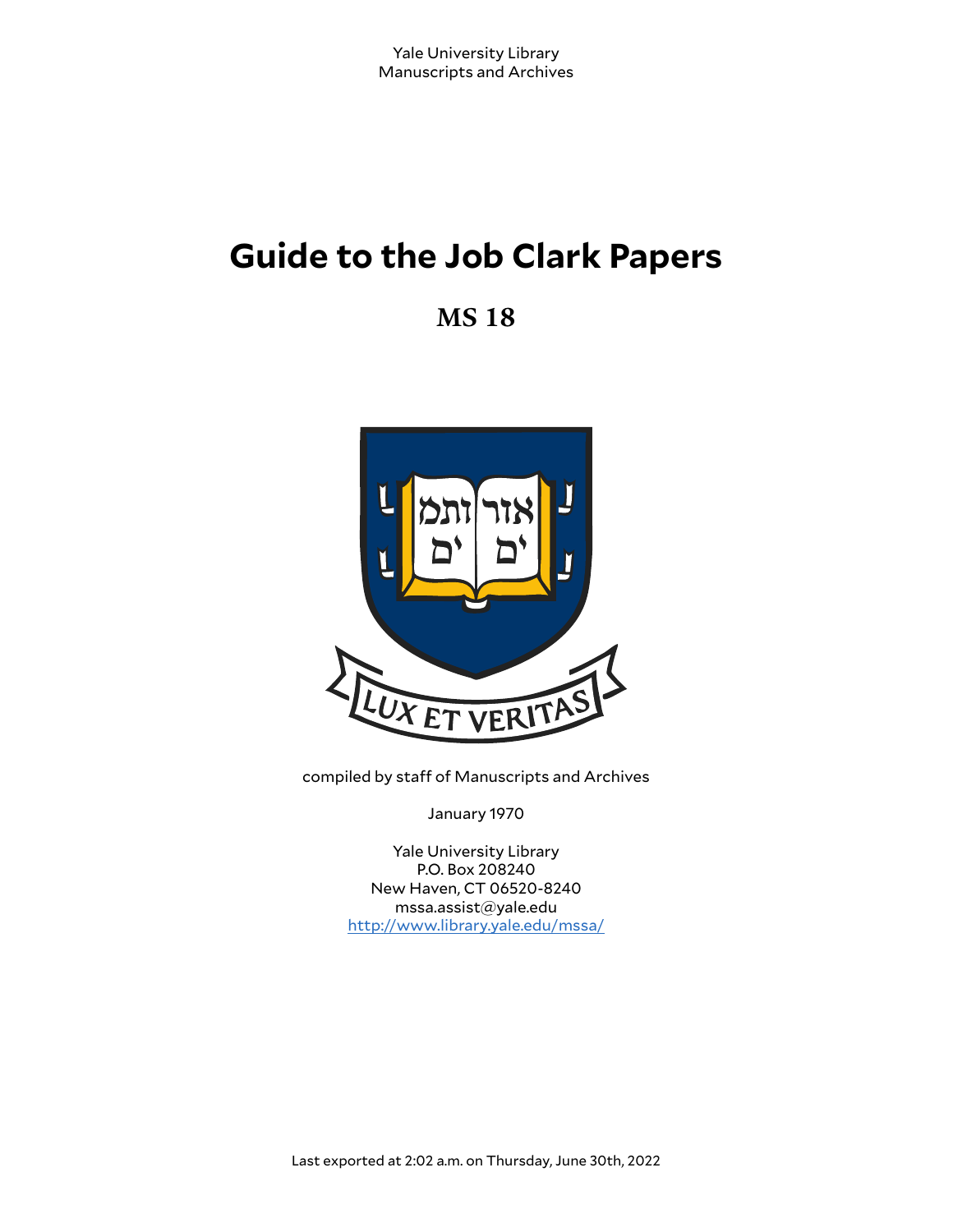# **Table of Contents**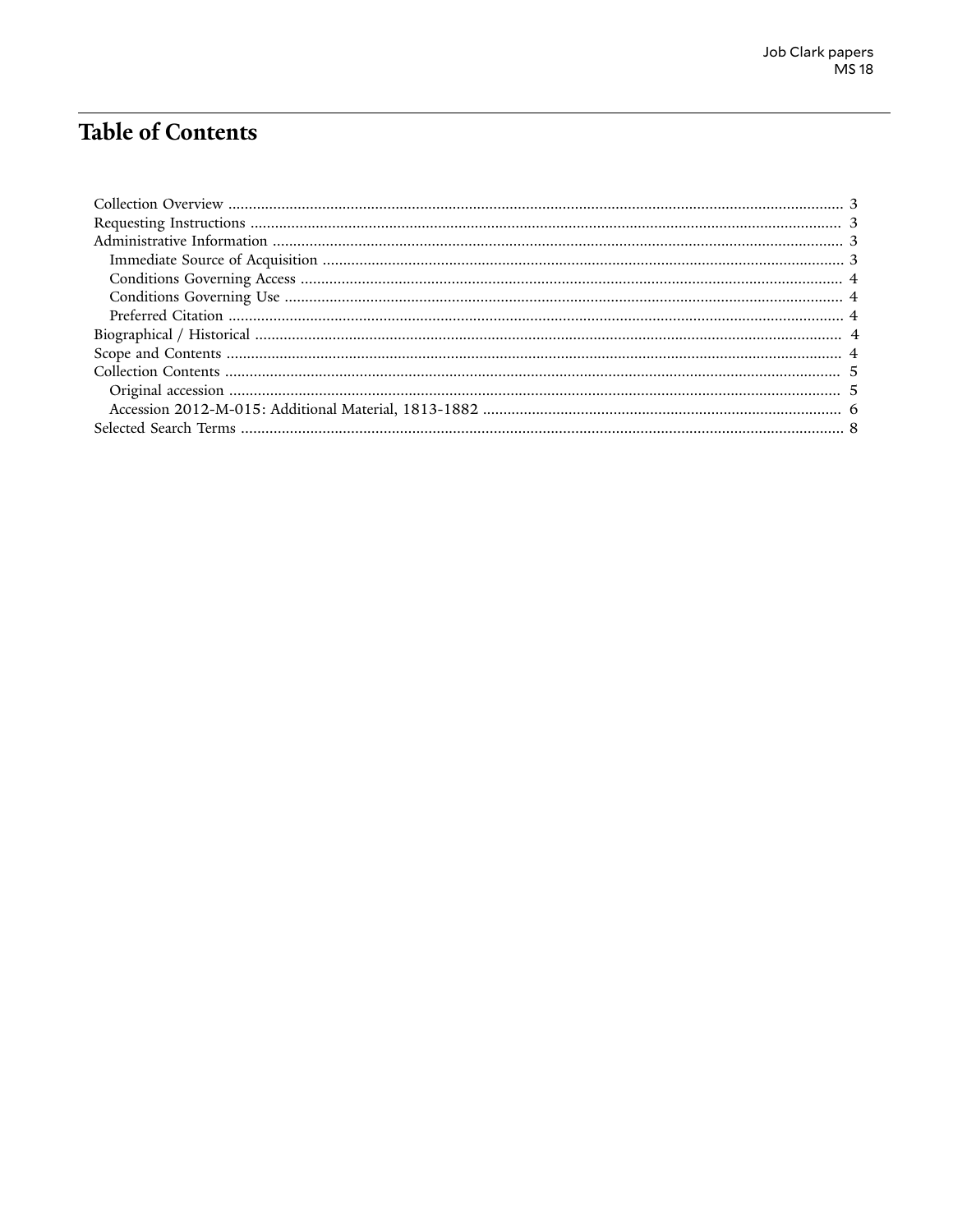### <span id="page-2-0"></span>**Collection Overview**

|                                                  | <b>REPOSITORY:</b> Manuscripts and Archives<br><b>Yale University Library</b><br>P.O. Box 208240<br>New Haven, CT 06520-8240<br>msa. assist@yale.edu<br>http://www.library.yale.edu/mssa/                                                                                                                                                                                                                                                                     |
|--------------------------------------------------|---------------------------------------------------------------------------------------------------------------------------------------------------------------------------------------------------------------------------------------------------------------------------------------------------------------------------------------------------------------------------------------------------------------------------------------------------------------|
| <b>CALL NUMBER: MS18</b>                         |                                                                                                                                                                                                                                                                                                                                                                                                                                                               |
| <b>CREATOR:</b> Clark, Job                       |                                                                                                                                                                                                                                                                                                                                                                                                                                                               |
|                                                  | <b>TITLE:</b> Job Clark papers                                                                                                                                                                                                                                                                                                                                                                                                                                |
|                                                  | <b>DATES: 1810-1882</b>                                                                                                                                                                                                                                                                                                                                                                                                                                       |
| PHYSICAL DESCRIPTION: 2.25 linear feet (5 boxes) |                                                                                                                                                                                                                                                                                                                                                                                                                                                               |
| <b>LANGUAGE: English</b>                         |                                                                                                                                                                                                                                                                                                                                                                                                                                                               |
|                                                  | <b>SUMMARY:</b> Notebooks of an early student at the Yale Medical School (ca.1815) on<br>lectures by Silliman, Ives & Smith; notebooks on his medical practice; medical<br>reference and prescription notebooks; Ravenna, Ohio, meteorological<br>journals; miscellaneous medical notes and printed material. An addition to<br>the collection comprises personal correspondence of Job Clark and family<br>members, as well as journal entries and writings. |
|                                                  | <b>ONLINE FINDING AID:</b> To cite or bookmark this finding aid, please use the following link: https://<br>hdl.handle.net/10079/fa/mssa.ms.0018                                                                                                                                                                                                                                                                                                              |

### <span id="page-2-1"></span>**Requesting Instructions**

To request items from this collection for use in the Manuscripts and Archives reading room, please use the request links in the HTML version of this finding aid, available at [https://hdl.handle.net/10079/fa/](https://hdl.handle.net/10079/fa/mssa.ms.0018) [mssa.ms.0018.](https://hdl.handle.net/10079/fa/mssa.ms.0018)

To order reproductions from this collection, please go to [http://www.library.yale.edu/mssa/](http://www.library.yale.edu/mssa/ifr_copy_order.html) [ifr\\_copy\\_order.html.](http://www.library.yale.edu/mssa/ifr_copy_order.html) The information you will need to submit an order includes: the collection call number, collection title, series or accession number, box number, and folder number or name.

Key to the container abbreviations used in the PDF finding aid:

b. box<br>f. fold

folder

# <span id="page-2-2"></span>**Administrative Information**

#### <span id="page-2-3"></span>**Immediate Source of Acquisition**

Gift of Sheldon DeForest Clark, 1968; gift of Sheldon DeForest, Dr. Lucy Swanton Clark, and Jared A. Clark, 2011.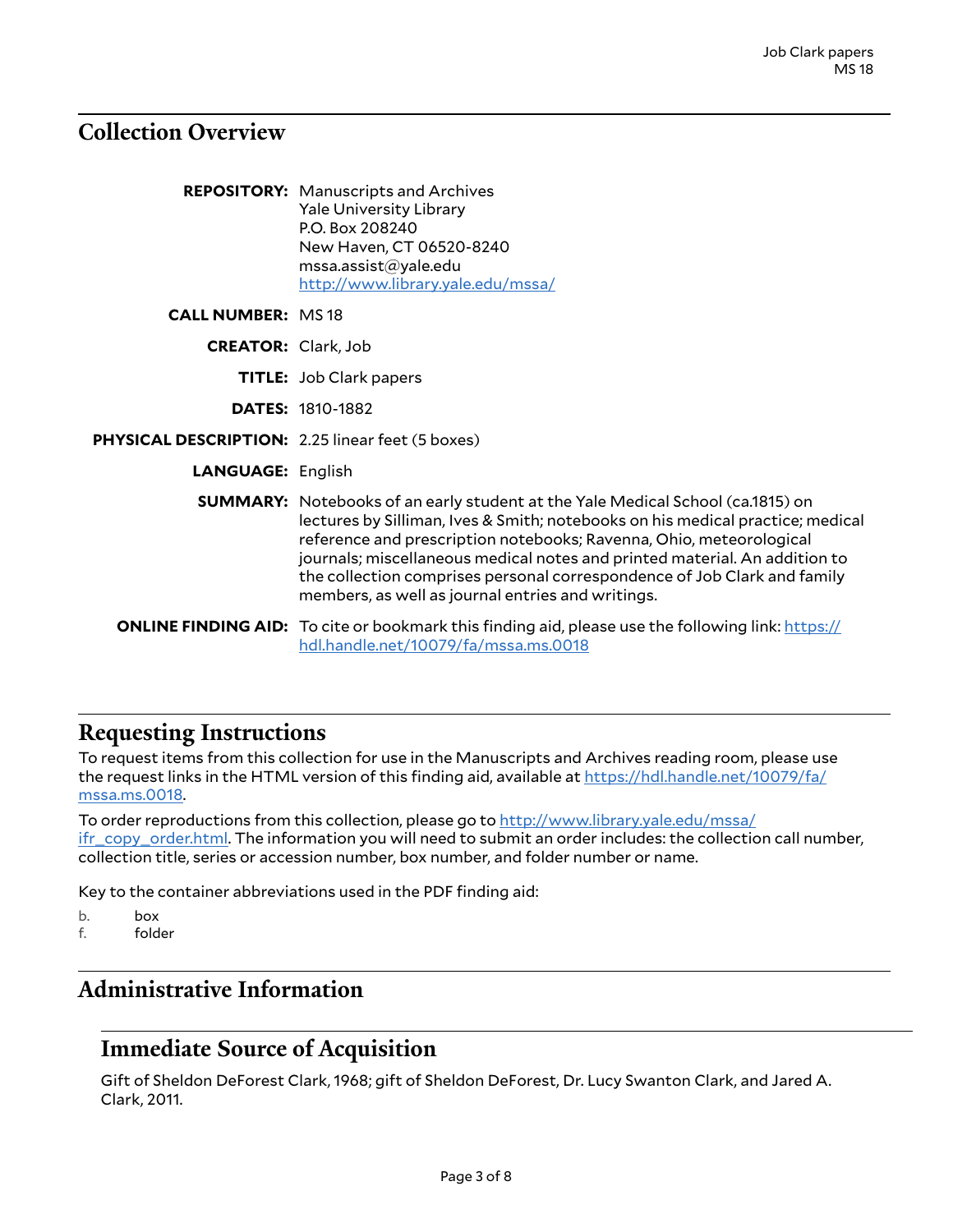# <span id="page-3-0"></span>**Conditions Governing Access**

The materials are open for research.

### <span id="page-3-1"></span>**Conditions Governing Use**

Copyright to the typed transcripts in Accession 2012-M-015 has been transferred to Yale University. These materials may be used for non-commercial purposes without seeking permission from Yale University as the copyright holder. For other uses of these materials, please contact mssa.assist@yale.edu. Unpublished materials authored or otherwise produced by the creator(s) of this collection are in the public domain. There are no restrictions on use. Copyright status for other collection materials is unknown. Transmission or reproduction of materials protected by U.S. Copyright Law (Title 17, U.S.C.) beyond that allowed by fair use requires the written permission of the copyright owners. Works not in the public domain cannot be commercially exploited without permission of the copyright owners. Responsibility for any use rests exclusively with the user.

# <span id="page-3-2"></span>**Preferred Citation**

Job Clark Papers (MS 18). Manuscripts and Archives, Yale University Library.

# <span id="page-3-3"></span>**Biographical / Historical**

Job Clark grew up in Westfield, Massachusetts, and married Ruth Sheldon of that town. After attending the Yale Medical School in 1815 and 1816, he served as Surgeon's Mate with the Militia of Massachusetts until 1824. Clark later moved to Ravenna, Ohio, where he raised his family and practiced medicine until his death.

### <span id="page-3-4"></span>**Scope and Contents**

The Job Clark Papers consist of notes, writings, and printed material (1810-1858) relating primarily to the Yale Medical School and the practice of medicine. Clark is listed in the Catalogue of the Medical School of 1815. His medical notes on lectures by Benjamin Silliman, Eli Ives, and Nathan Smith, 1815-1816, are particularly valuable as they relate to the earliest period of medical school history--the Medical Institution was organized August 31, 1813. An addition to the collection focuses more broadly on the entire Clark family and comprises personal correspondence of its members, as well as journal entries and writings, describing their daily lives and interactions.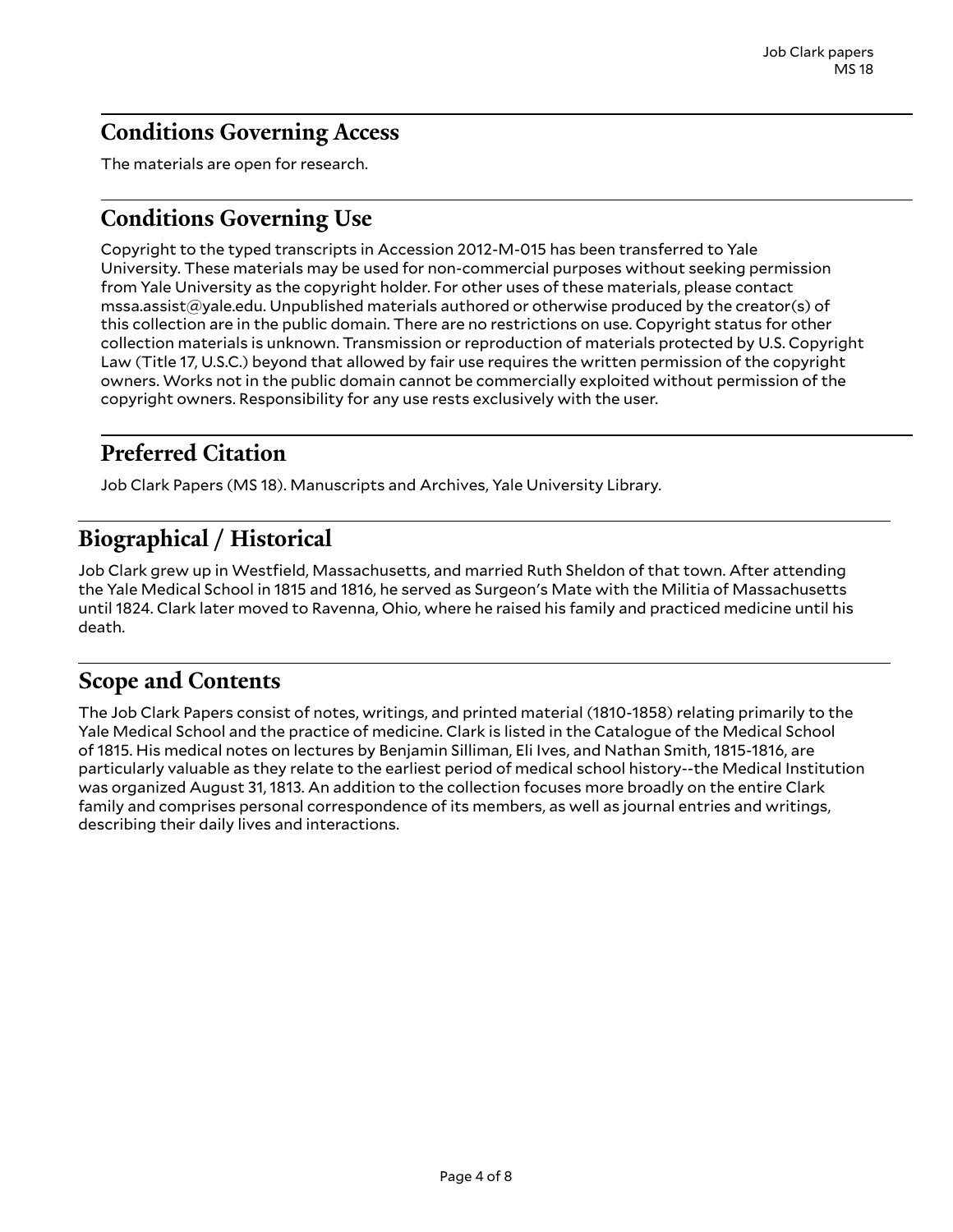# <span id="page-4-1"></span><span id="page-4-0"></span>**Collection Contents Original accession**

| b. 1, f. 1  | Fragment of a diary                                                               | 1815                                |
|-------------|-----------------------------------------------------------------------------------|-------------------------------------|
| b. 1, f. 2  | Meterorological Journal, Ravenna Portage Co., Ohio                                | 1834, 1841-1842,<br>1847, 1852-1858 |
| b. 1, f. 3  | Note on series of discourses on systematic theology                               | 1842                                |
| b. 1, f. 4  | Admission cards to lectures in medicine and natural philosophy at Yale College    | 1815                                |
| b. 1, f. 5  | Invitation card to Commencement Ball of Williams College                          | 1810                                |
| b. 1, f. 6  | Class notebooks on diseases and their treatment                                   | 1814-1816                           |
| b. 1, f. 7  | Lecture notebook of medical instruction by Drs. Silliman, Smith, and Ives; 224 p. | 1815-1817                           |
| b. 1, f. 8  | Book of Reference and General Principles, indexed                                 | 1819-1821                           |
| b. 1, f. 9  | Booklets and single pages with information related to his medical practice        | 1819-1837,<br>undated               |
| b. 1, f. 10 | Medical diary of cases                                                            | 1836<br>November-1837<br>November   |
| b. 1, f. 11 | Notebook of prescriptions and treatments, indexed                                 | 1816                                |
| b. 1, f. 12 | Notebook with pharmaceutical prescriptions                                        | 1819, 1824                          |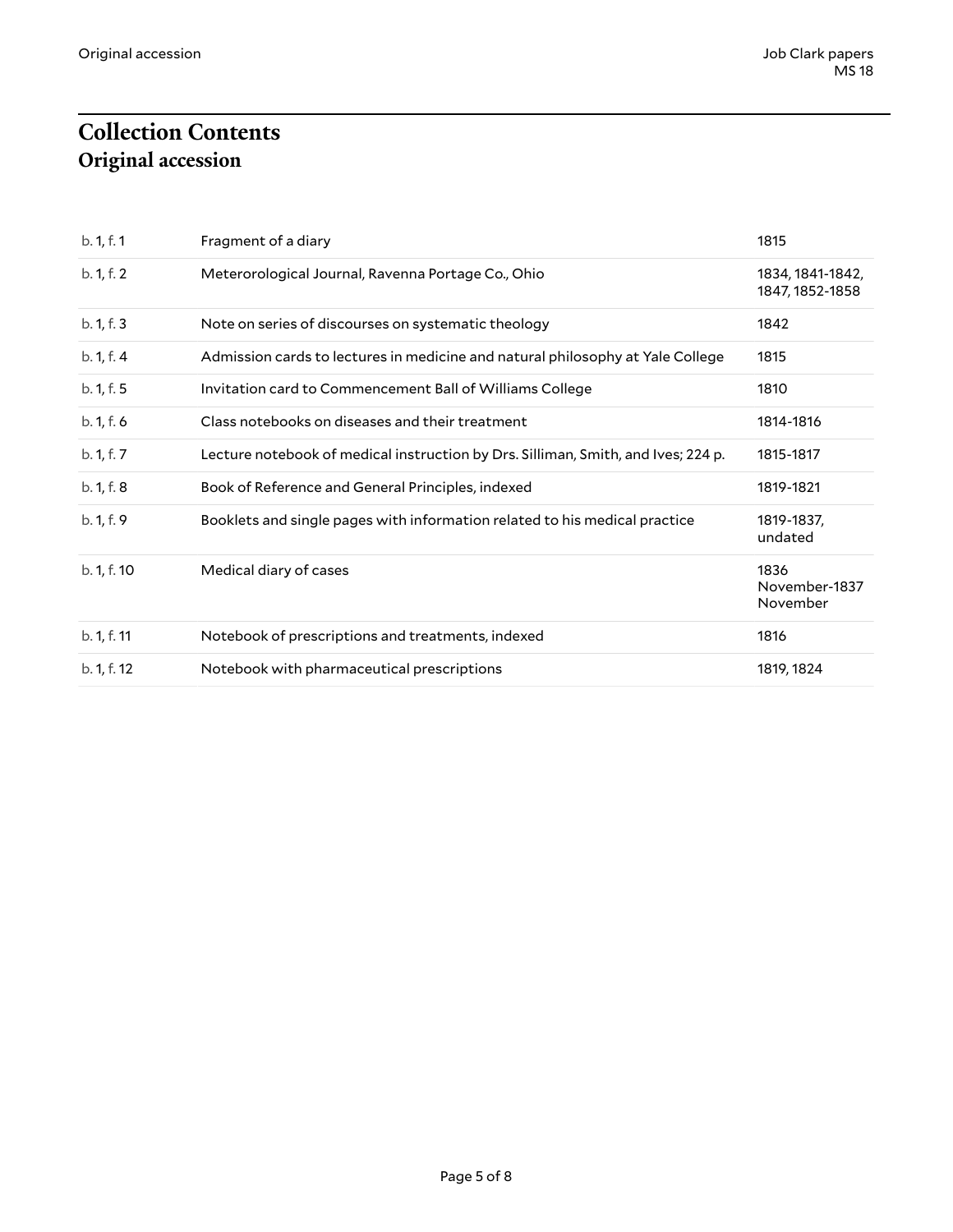#### <span id="page-5-0"></span>**Accession 2012-M-015: Additional Material, 1813-1882**

Primary correspondents are Clark family members: Job and Ruth (Sheldon) Clark, son Charles, daughters Cornelia, Elizabeth, and Frances, and extended family members, and to a lesser extent, friends and acquaintances. The majority of the correspondence was identified by Lucy Swanton Clark and is in envelopes prepared by her with the name of the author, recipient, and date.

Materials are arranged alphabetically by personal name, then by type of material, and chronologically therein.

|               | Clark, Charles (son of Job Clark)                                                                        |                               |
|---------------|----------------------------------------------------------------------------------------------------------|-------------------------------|
|               | Correspondence, outgoing                                                                                 |                               |
| b. 1, f. 1-5  | 1841-1848                                                                                                |                               |
| b. 2, f. 1-3  | 1849-1858                                                                                                |                               |
|               | Correspondence, incoming                                                                                 |                               |
| b. 2, f. 4    | 1850-1855, undated                                                                                       |                               |
| b. 2, f. 4    | Nutting, R.                                                                                              | 1853 July 25                  |
|               | Clark, Elizabeth (Lizzie/Libby)                                                                          |                               |
| b. 2, f. 5    | Correspondence, outgoing                                                                                 | 1848                          |
| b. 2, f. 6    | Correspondence, incoming                                                                                 | 1838-1870,<br>undated         |
| b. 3, f. 1    | Correspondence, incoming (Elizabeth and Cornelia)                                                        | Undated                       |
| b. 3, f. 2    | Writings<br>Presumably the handwriting of Elizabeth, includes copies of poems, rules for<br>a game, etc. | Undated                       |
|               | Clark, Francis                                                                                           |                               |
| b.3, f.3      | Correspondence, incoming                                                                                 | 1850s-1860s                   |
|               | Clark, Job                                                                                               |                               |
| b. 3, f. 4    | Correspondence, outgoing                                                                                 | 1813-1851                     |
| b. 3, f. 5    | Correspondence, incoming                                                                                 | 1813-1840s                    |
| b.3, f.6      | Financial                                                                                                | 1821, 1862-1864               |
| b. 3, f. 7    | Journal, handwritten                                                                                     | Circa 1820s                   |
| b. 3, f. 8    | Journal transcripts<br>Typed transcriptions of journal entries were prepared by Lucy Swanton<br>Clark.   | 1812, 1818, circa<br>1850s    |
| b. 3, f. 9-11 | Writings<br>Topics are varied, including botany, intemperance, and sermon texts.                         | 1817, 1820s, 1835,<br>undated |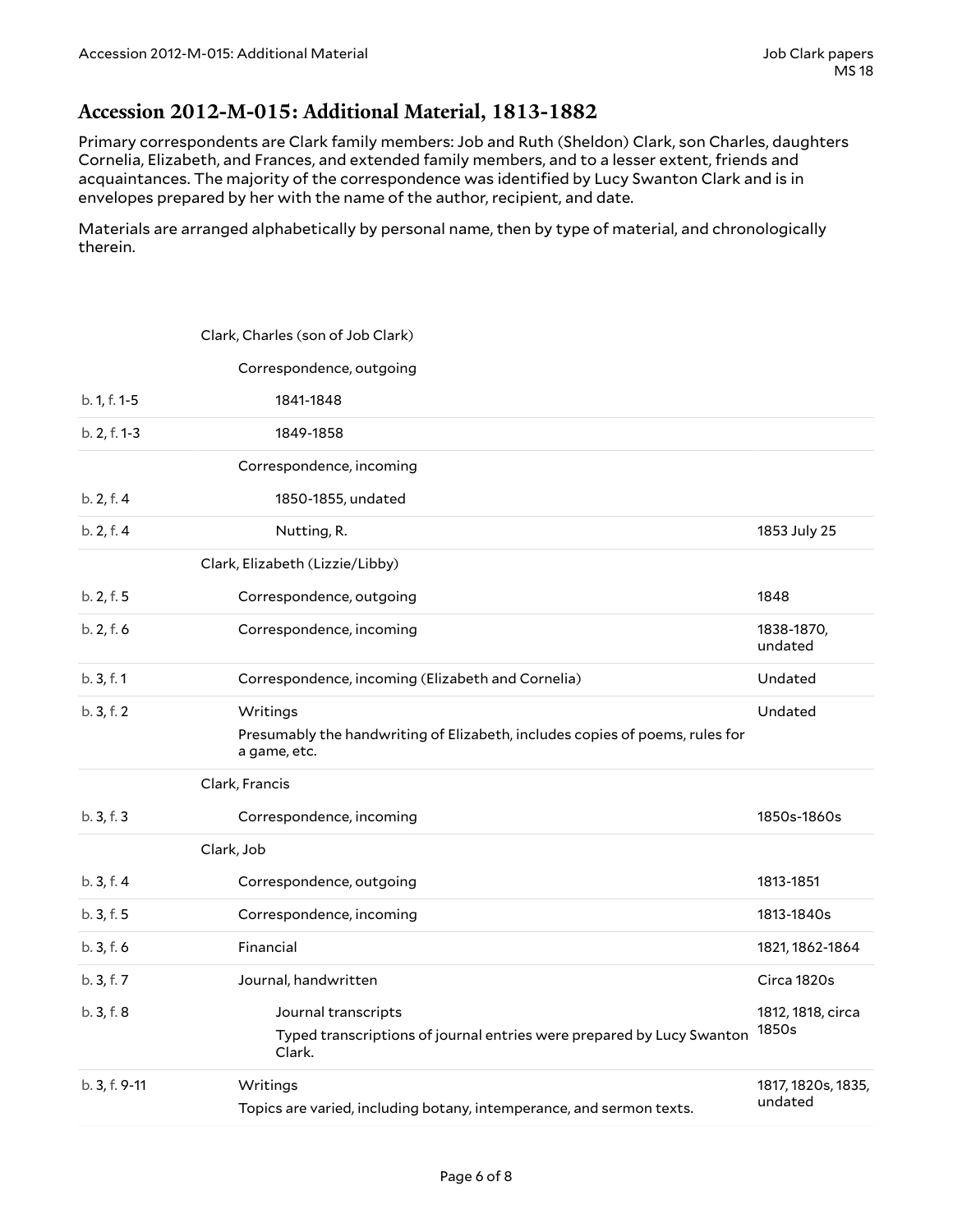|                | Clark, Mary S.                                                                                                           | 1858, 1878                  |
|----------------|--------------------------------------------------------------------------------------------------------------------------|-----------------------------|
| b. 3, f. 12    | Correspondence, incoming                                                                                                 | 1858, 1878                  |
|                | Clark, Ruth                                                                                                              |                             |
| b. 3, f. 13    | Correspondence, incoming                                                                                                 | 1825, 1867                  |
| b. 3, f. 14-15 | Writings                                                                                                                 | Circa 1820s                 |
|                | Others                                                                                                                   |                             |
|                | Correspondence, outgoing/incoming                                                                                        |                             |
| b. 3, f. 16    | "Aunt"<br>English                                                                                                        | 1867, 1876                  |
| b. 3, f. 16    | "Brother and Sister"<br>English                                                                                          | 1858                        |
| b. 3, f. 17    | "Family"<br>English                                                                                                      | Undated                     |
| b. 3, f. 17    | "Father"<br>English                                                                                                      | Undated                     |
| b. 4, f. 1     | "Friend(s)"<br>English                                                                                                   | 1868-1869                   |
| b. 4, f. 1     | "Grandma"<br>English                                                                                                     | 1874                        |
| b. 4, f. 2     | ''R''<br>English                                                                                                         | 1882                        |
| b. 4, f. 2     | "Sister"<br>English                                                                                                      | 1855-1874                   |
| b. 4, f. 2     | "Son"<br>English                                                                                                         | 1850                        |
| b. 4, f. 3     | "Tappan, L. P."<br>English                                                                                               | 1843, undated               |
| b. 4, f. 3     | Unidentified                                                                                                             | Undated                     |
| b. 4, f. 4-9   | Transcriptions of selected correspondence of family members<br>Typed transcriptions were prepared by Lucy Swanton Clark. | 1813-1850, 1857,<br>undated |